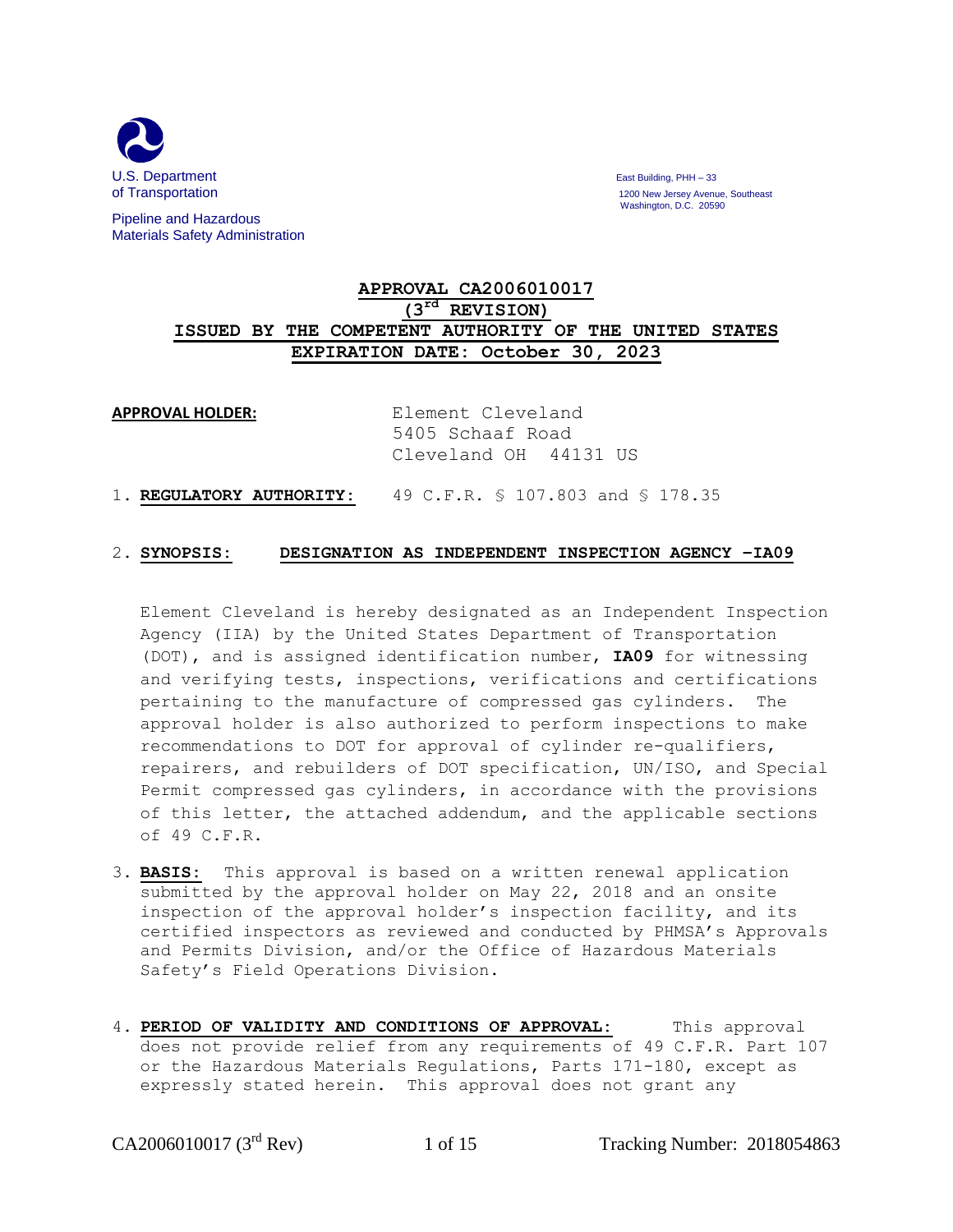additional authority or impose additional requirements except as stated herein.

This approval is renewable every five (5) years, subject to DOT onsite inspections of the approval holder's facility, records, and the qualifications of inspectors to verify the company's continued ability to perform the functions covered under the terms and provisions of this approval and compliance with applicable regulatory requirements. It shall remain valid until the posted expiration date above as long as the following conditions are met:

- (a) All operations are conducted prior to the posted expiration date.
- (b) The approval has not been terminated by the Associate Administrator for Hazardous Materials Safety (AAHMS).
- (c) The approval holder maintains the necessary technical capabilities to witness and verify tests, inspections, and conduct verification testing, and certifications of DOT specification cylinders or UN pressure receptacles as required by 49 C.F.R. Parts 171-180 and as submitted for approval to PHMSA's Approvals and Permits Division.
- (d) No independent inspection agency may be engaged in the manufacture of cylinders for use in the transportation of hazardous materials, or be directly or indirectly controlled by, or have a financial involvement with, any entity that manufactures cylinders for use in the transportation of hazardous materials, except for providing services as an independent inspection agency. Approval and certification duties must be performed independent of any manufacturer, requalifier, repairer, and/or rebuilder, of DOT specification, DOT-approved UN/ISO, and Special Permit cylinders. Additionally, the approval holder must not be controlled by, or financially dependent on any entity that manufactures, requalifies, or markets compressed gas cylinders. To maintain an IIA approval, the approval holder's work, with respect to cylinders, must be limited to witnessing, examination, design and production testing, and evaluation only.
- (e) The approval holder must use its officially-registered mark on file with PHMSA, or the identification number identified in Section 3 of this approval, as its official IIA mark.
- (f) The approval holder must notify PHMSA's Approvals and Permits Division in writing within twenty (20) days of any changes in: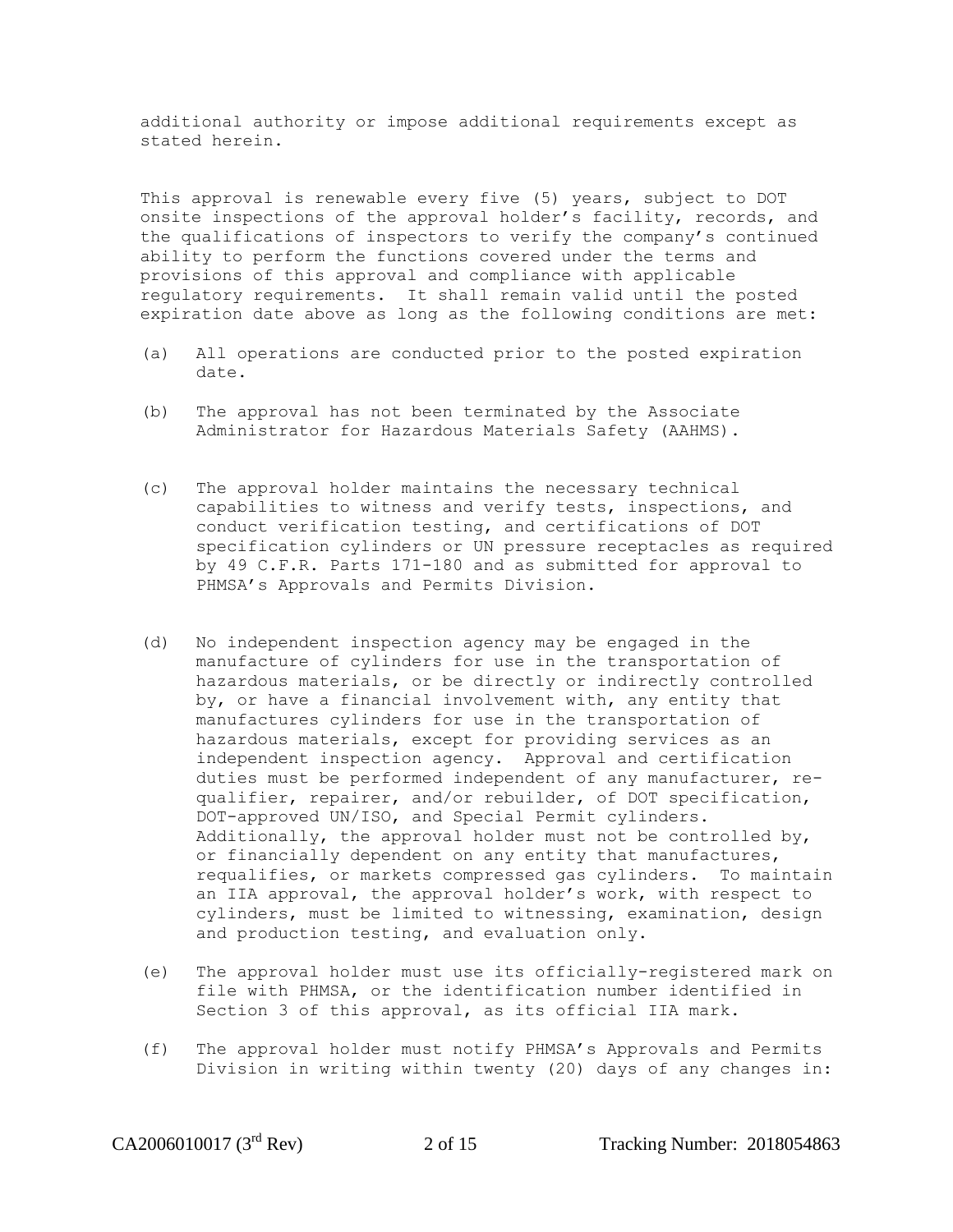- (1) Facility name
- (2) Address
- (3) Ownership (including any change in majority ownership that has the effect of creating a new entity, or alters the legal status of the approval holder)
- (4) Management
- (5) Inspection personnel (including duties, qualifications etc.)
- (6) Companies who perform testing on behalf of IIA
- (7) Sub-contracted companies used to perform verification testing
- (8) Any additional changes pertaining to information submitted to gain approval as an IIA
- (9) Adding any new manufacturing client under contract, or terminating a contractual relationship with a manufacturing client who manufactures DOT specification, DOT approved UN/ISO, and/or Special Permit cylinders, and/or rebuilds these aforementioned cylinder types. The notification must include the name and contact information of the manufacturer, the approved specification produced or to be produced, and the names of the certifying and supervising inspectors assigned to each manufacturer by the approval holder.
- (g) The approval holder must ensure that all personnel who perform tests, inspections, verifications, and certifications of DOT specification, DOT-approved UN/ISO, and Special Permit cylinders, and who perform inspections of cylinder requalification, repair, and/or rebuild facilities, have received appropriate training, in accordance with 49 C.F.R. § 172.700-704, and are fully qualified, with the appropriate education and/or experience level in accordance with PHMSA's IIA evaluation criteria to perform the audits related to that function. All IIA employee training documentation/ records must be retained in accordance with 49 C.F.R. § 172.704. This documentation must be made available to PHMSA upon request.
- (h) Independent Inspection Agencies, authorized under § 107.803, are not authorized to act as a designated agent for U.S. Service for a client for which they currently act as the IIA, and may not submit an application for approval on behalf of an applicant for whom they provide IIA services. The applicant requesting the approval, or their designated agent for U.S.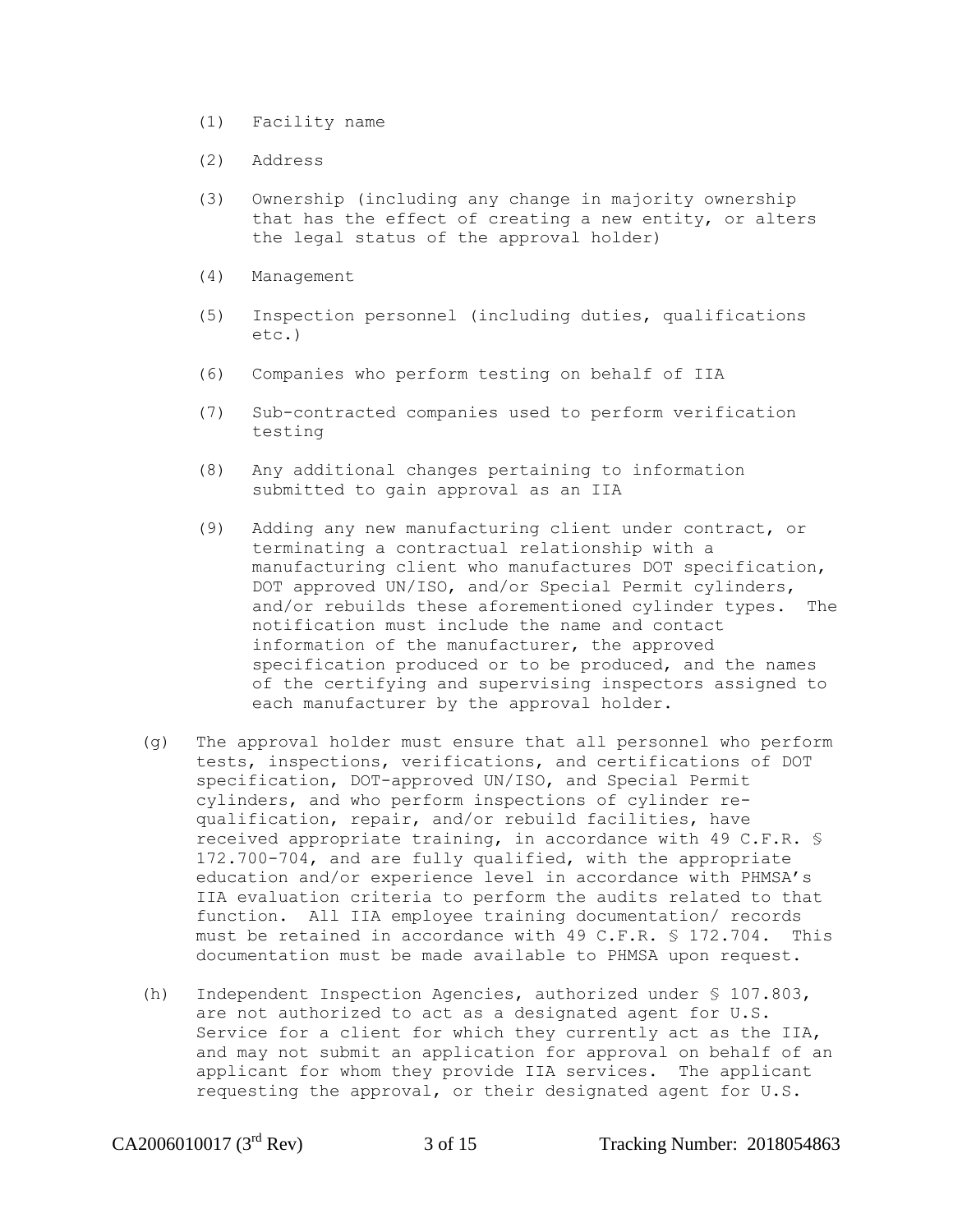Service, under the provisions of 49 C.F.R. § 105.40, must submit the application for approval.

- (i) This approval is non-transferrable, and therefore, any change of majority ownership resulting in a new entity voids the Competent Authority (CA) Approval.
- (j) The approval holder must submit a semi-annual report in an electronic format (Excel spreadsheet-type format is recommended) to PHMSA's Approvals and Permits Division at [approvals@dot.gov.](mailto:approvals@dot.gov) The report for January  $1 -$  June 30 must be received by PHMSA's Division of Approvals and Permits by July 15. The report for July 1 - December 31 must be received by the Approvals and Permits Division by January 15. The report(s) shall include the following information:
	- (1) Any location where your company acted as the pre-approval inspector for the requalification of DOT specification, DOT-approved UN/ISO, and Special Permit cylinders in the last six (6) months, and any location where you may potentially act as the pre-approval inspector in the next six (6) months;
	- (2) Any location (domestic or foreign) where production testing and inspections, verifications, or certifications of DOT specification, DOT-approved UN/ISO, and Special Permit cylinders were performed under your IIA authority in accordance with 49 C.F.R. § 178.35 for active cylinder manufacturing in the last six (6) months, and any location where you potentially may act as an IIA for manufacturing in the next six (6) months.

**NOTE:** *The report must include any location where the approval holder previously acted as an IIA for a cylinder manufacturer, along with the date of termination of IIA services to the manufacturer.*

- (3) Any location where the approval holder acts as an IIA for repair/rebuild operations under the provisions of a Competent Authority Approval.
- (k) In addition, the approval holder must provide a schedule of upcoming manufacturing or cylinder re-qualification facility or repair and/or rebuild facility inspections to PHMSA upon request.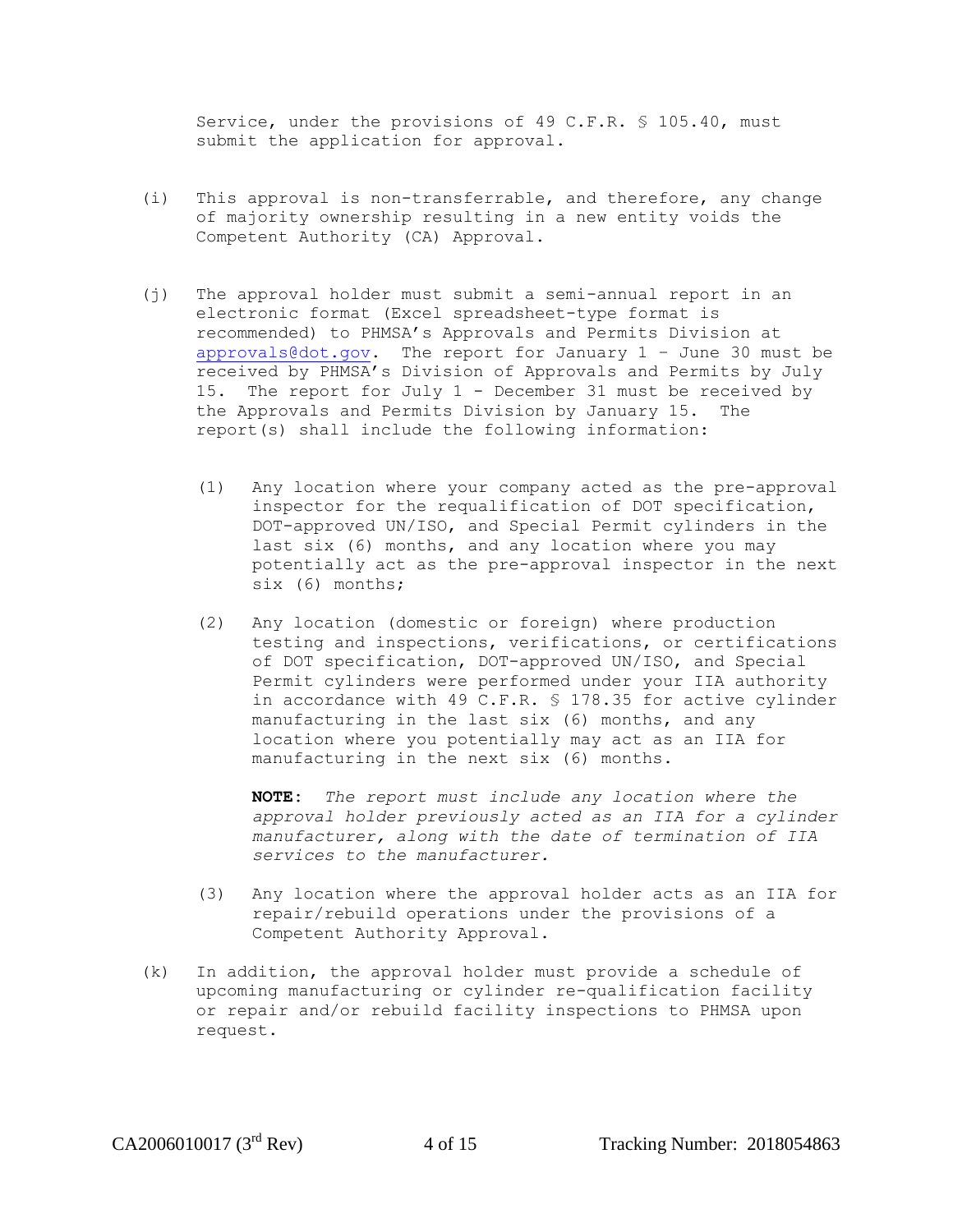### 5. **SPECIAL PROVISIONS:**

#### **Manufacturing and Verification Testing (as authorized by Section 3):**

- (a) The approval holder listed above is authorized to perform manufacturing inspections and verification testing of DOT cylinders manufactured under Special Permits and DOT Specifications 3A, 3E, 4B, as well as cylinders manufactured to the requirements of DOT-SP 7458 specification cylinders manufactured in accordance with 49 C.F.R., Part 178, as authorized.
- (b) Verification testing must be conducted in accordance with the applicable requirements of the DOT-Special Permit, DOT or UN/ISO cylinder specification being tested. PHMSA's Approvals and Permits Division must approve any additional testing, outside the scope of the cylinder specification. All testing procedures and results must be documented appropriately in report form and submitted to the Approvals and Permits Division, upon completion of the verification testing. This report should include a cover page, specifically for DOT use, which includes the official evaluation of the inspection results, and any additional testing notes or concerns of the verification lab.
- (c) Any verification testing conducted by a laboratory or company under contract or agreement with the approved IIA must be verified and certified, in writing by the approved IIA, prior to submittal to the Approvals and Permits Division. Any company that the approval holder uses under contract to perform verification testing for U.S. DOT, must verify that all its personnel who perform verification testing of DOT specification, DOT-approved UN/ISO, and Special Permit cylinders have received appropriate training, in accordance with 49 C.F.R. §§ 172.700 and 172.704, and are fully qualified, with the appropriate education and/or experience level to perform the testing related to that function. All training documentation and records must be kept in accordance with the applicable sections of 49 C.F.R.

### **IIA Inspection of Cylinder Requalification Facility (as authorized by Section 3):**

(d) This approval authorizes the approval holder listed above to conduct pre-approval inspections of the following periodic retest methods: hydrostatic pressure test, proof pressure test, (and Eddy Current test in accordance with 49 C.F.R. Part 180 Appendix C, when applicable), ultrasonic test (under special permit), acoustic emission test (under special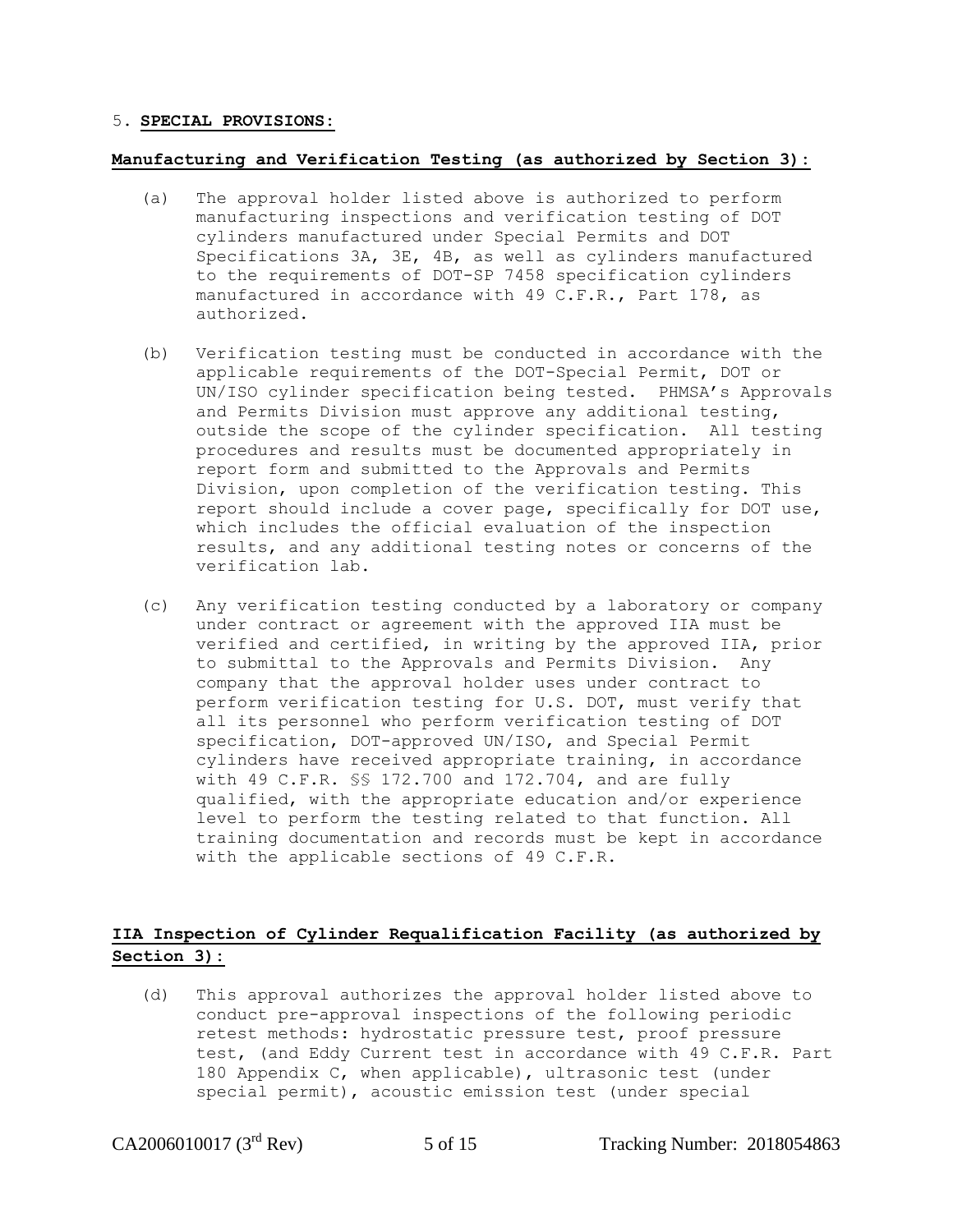permit), and visual requalification of acetylene gas cylinders.

- (e) The approval holder listed must conduct the inspection of cylinder requalification applicants in accordance with 49 C.F.R. § 180.205, § 180.207, § 180.209, § 180.213, § 180.215, and §§ 172.700-172.704, to ensure compliance with the applicable requirements. Additionally, the approval holder must review the process and procedures the RIN holder uses to requalify any DOT specification, DOT-approved UN/ISO, and applicable DOT Special Permit cylinders to ensure the cylinders are being tested in compliance with the requirements of the Special Permit(s) as authorized, and/or the requirements of Appendix C of Part 180, when applicable. The approval holder listed above must also ensure that all training documentation and test records are kept in accordance with the applicable sections of 49 C.F.R. This would include a review of the test records on file with the RIN holder for the last 5 years, or last retention period in accordance with the provisions of 49 CFR § 180.215 to ensure proper testing and that the required information is listed. When conducting inspections of new RIN applicants, without prior test records, the approval holder listed above must ensure that the test records to be used are in compliance with the sections listed above, and discrepancies are noted in the IIA inspection report submitted in accordance with 49 C.F.R. §§ 107.805 and the requirements of this approval.
- (f) The approval holder must certify that a RIN applicant has met the training and documentation requirements in accordance with 49 C.F.R. §§ 172.700-704. If the RIN applicant has not met the training requirements at the time of the inspection, the IIA is required to annotate this on the inspection report. Training provided by the IIA, within thirty (30) days of the IIA inspection, must be documented on the IIA inspection report and the lack of training must be identified, and the training provided listed as a corrective action taken. If the RIN applicant contracted with the IIA (in advance) to provide hazardous material training required by 49 C.F.R. §§ 172.700- 704, and to complete the pre-approval inspection, the IIA must identify this on the IIA inspection report.
- (g) Following the inspection for approval of a cylinder requalification facility, the approval holder must provide the applicant with a recommendation for approval or denial of the facility, and a copy of the IIA inspection report. The report provided shall include, at a minimum the information listed in Addendum A. It is the responsibility of the RIN applicant to submit the inspection report as part of their completed application for RIN approval, in accordance with § 107.805. In addition, the IIA must provide the Approvals and Permits Division a copy of the IIA inspection report and a letter of

CA2006010017 (3<sup>rd</sup> Rev) 6 of 15 Tracking Number: 2018054863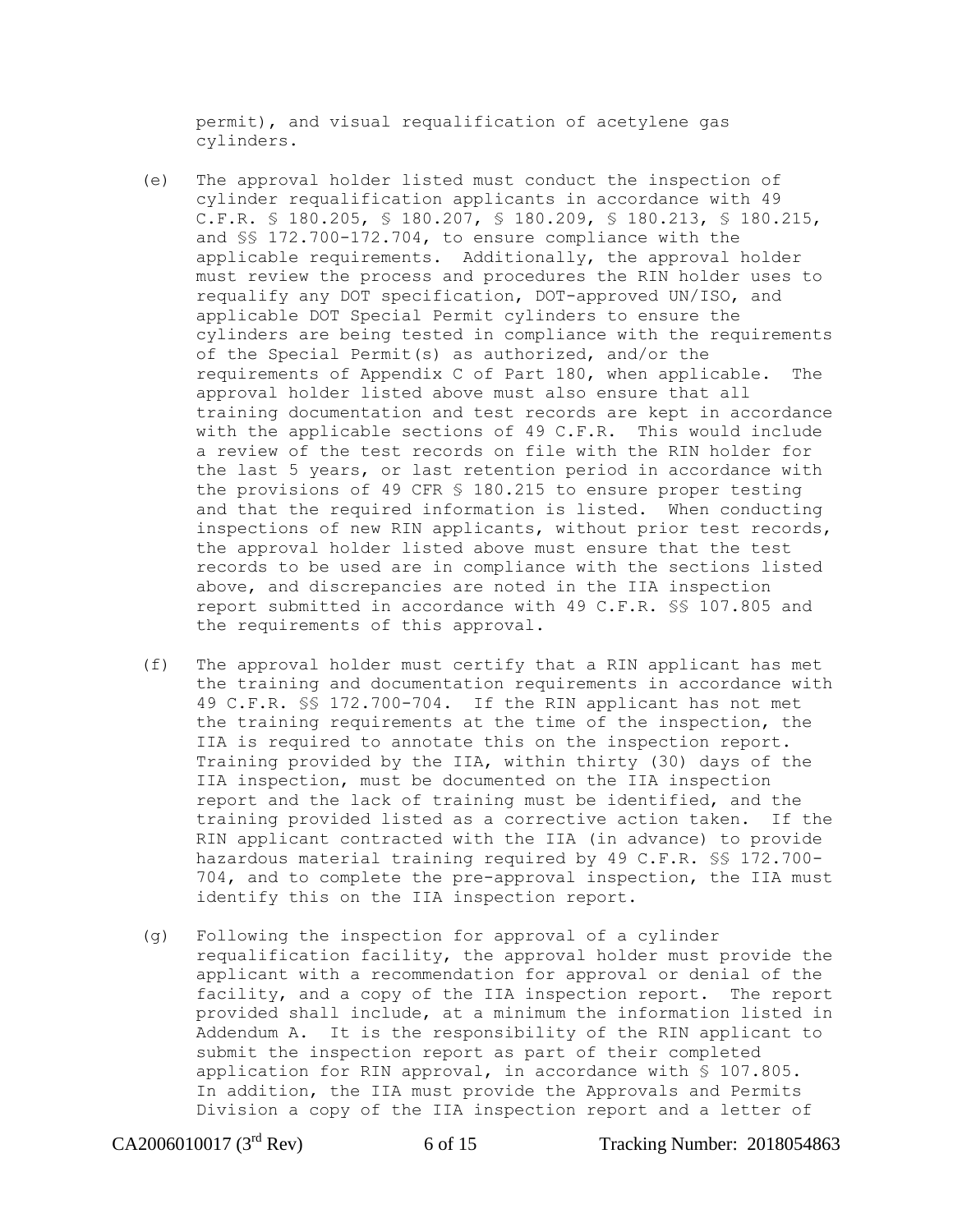recommendation for approval or denial. These documents must be submitted on company letterhead and must reflect the findings of the onsite IIA inspection, which includes any discrepancies noted, the applicable CFR or DOT-Special Permit references, and/or any corrective actions taken onsite during the time of the inspection, or received prior to the required submittal date of the letter to PHMSA. PHMSA's Approvals and Permits Division must receive the IIA inspection report and the recommendation for approval or denial from the IIA within fifteen (15) days of the completed onsite inspection.

### **IIA Inspection of cylinder repair/rebuild facility (as authorized by Section 3):**

- (h) This approval authorizes the approval holder listed above to conduct pre-approval inspections of repair and rebuild operations. All repair and rebuild operations must be conducted in accordance with the applicable sections of 49 C.F.R., Part 180, and the inspection report must include the required information outlined in Addendum A attached to this approval.
- (i) Following the inspection for approval of a cylinder repair and rebuild facility, the approval holder must provide the applicant with a recommendation for approval or denial of the facility, and a copy of the IIA inspection report. The report provided shall include, at a minimum the information listed in Addendum A. It is the responsibility of the RIN applicant to submit the inspection report as part of their completed application for approval (K and/or RIN), in accordance with § 107.805. In addition, the IIA must provide the Approvals and Permits Division a copy of the IIA inspection report and a letter of recommendation for approval or denial, submitted on company letterhead and based on the findings of the onsite inspection, which includes any discrepancies noted, the applicable CFR or DOT-Special Permit references, and/or any corrective actions taken onsite during the time of the inspection, or received prior to the required submittal date of the letter to PHMSA. PHMSA's Approvals and Permits Division must receive the IIA inspection report and recommendation for approval or denial from the IIA within fifteen (15) days of the completed onsite inspection.

#### 6. **GENERAL PROVISIONS:**

(a) Failure to comply with the terms and conditions of this approval, 49 C.F.R., Part 107, Subpart I, or the Hazardous

CA2006010017 (3<sup>rd</sup> Rev) 7 of 15 Tracking Number: 2018054863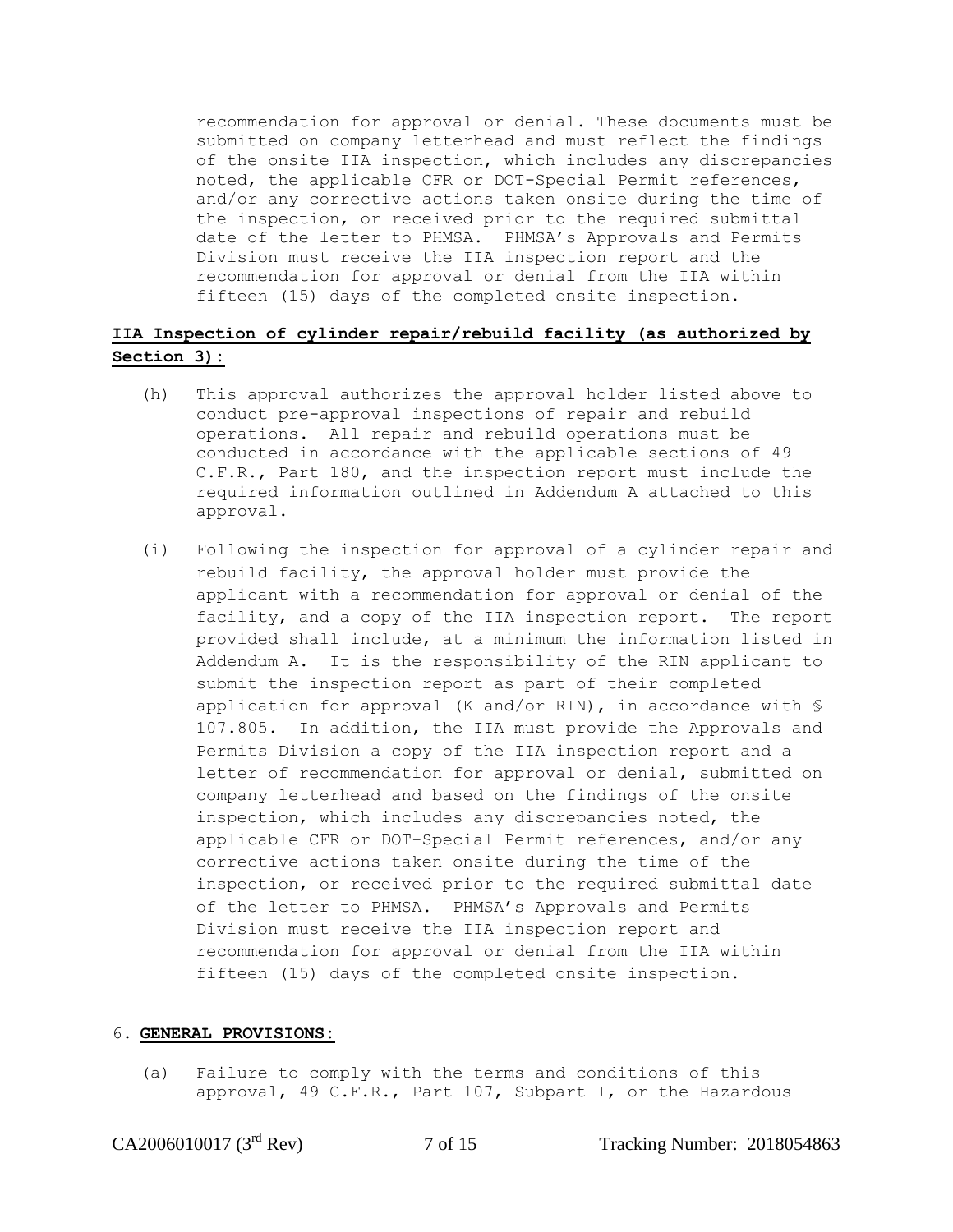Materials Regulations (HMR), may result in the modification, suspension, or termination of your authority to use this approval. Failure to comply may also subject you to penalties prescribed by 49 U.S.C. §§ 5123 and 5124. This approval may be modified, suspended, or terminated because of a change in circumstances or because the application contained inaccurate or incomplete information. Unless immediate modification, suspension or termination is necessary to avoid a risk of significant harm to persons or property, before action is taken, the approval holder will be notified and provided with an opportunity to show why the proposed action should not be taken.

- (b) Each "Hazmat employee", as defined in § 171.8, who performs a function subject to this approval must be provided training on the requirements and conditions of this approval in addition to the training required by §§ 172.700 through 172.704.
- (c) If the application for renewal of this document is submitted at least 60 days prior to the posted expiration date, is complete, and conforms to the general requirements of 49 C.F.R. §§ 107.705 and §§ 107.803, the approval will not expire until final administrative action on the application for renewal has been completed. Notwithstanding the requirements of 107.705(c), the submittal of a complete application, as stated above, will be considered as meeting the requirement for written notice of extension under this section.
- (d) **This approval, as revised, supersedes all previous versions**.

Issued in Washington D.C.

Dated: October 31, 2018

Ail Benninghaver

**for William Schoonover Associate Administrator for Hazardous Materials Safety**

**(Attached: Addendum A)**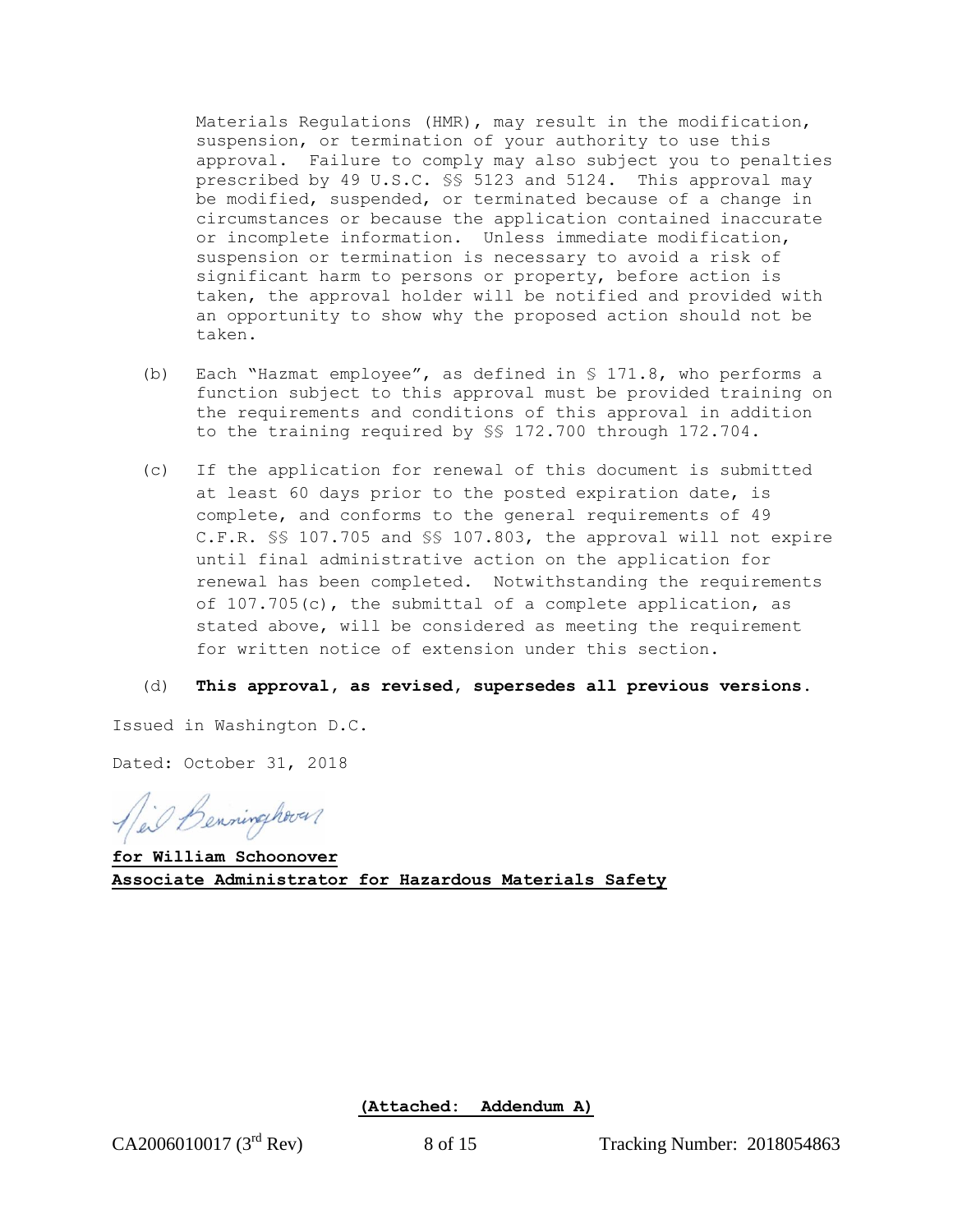#### **ADDENDUM A:**

Following an inspection for approval of a cylinder requalification, or repair and rebuild facility, the Independent Inspection Agency (IIA) that performs the inspection, shall provide the applicant, and PHMSA in accordance with the provisions of section 6 above, with a recommendation for approval or denial of the facility, and a copy of the IIA inspection report which shall include at a minimum, the following information:

- 1. Type of inspection: new or renewal, and if a renewal, provide the DOT registration identification number (RIN) and a copy of the facility registration approval letter.
	- (a) For renewal inspections, the IIA must document on the IIA inspection report that the RIN applicant's requalification test records were reviewed for the last approval period of the RIN applicant, and must specify the date span of the records reviewed. (i.e. Month/Year through Month/Year).
- 2. Company name, address, and phone number.
- 3. Company officer, owner, or other responsible person.
- 4. Names of all qualified cylinder test operators.
- 5. DOT specification and special permit cylinders being requalified, repaired and/or rebuilt.
- 6. Types of cylinder test methods and equipment being used (e.g. make, model, serial numbers of testing apparatus, gauges, and calibrated cylinders).
- 7. As applicable, the cylinder requalification, repair, and rebuild facility must have available the following:
	- (a) A current copy of Title 49, Code of Federal Regulations (49 C.F.R.), or current applicable sections of 49 C.F.R. related to the facility operation, or access to the online version of the current C.F.R.

CA2006010017 (3<sup>rd</sup> Rev) 9 of 15 Tracking Number: 2018054863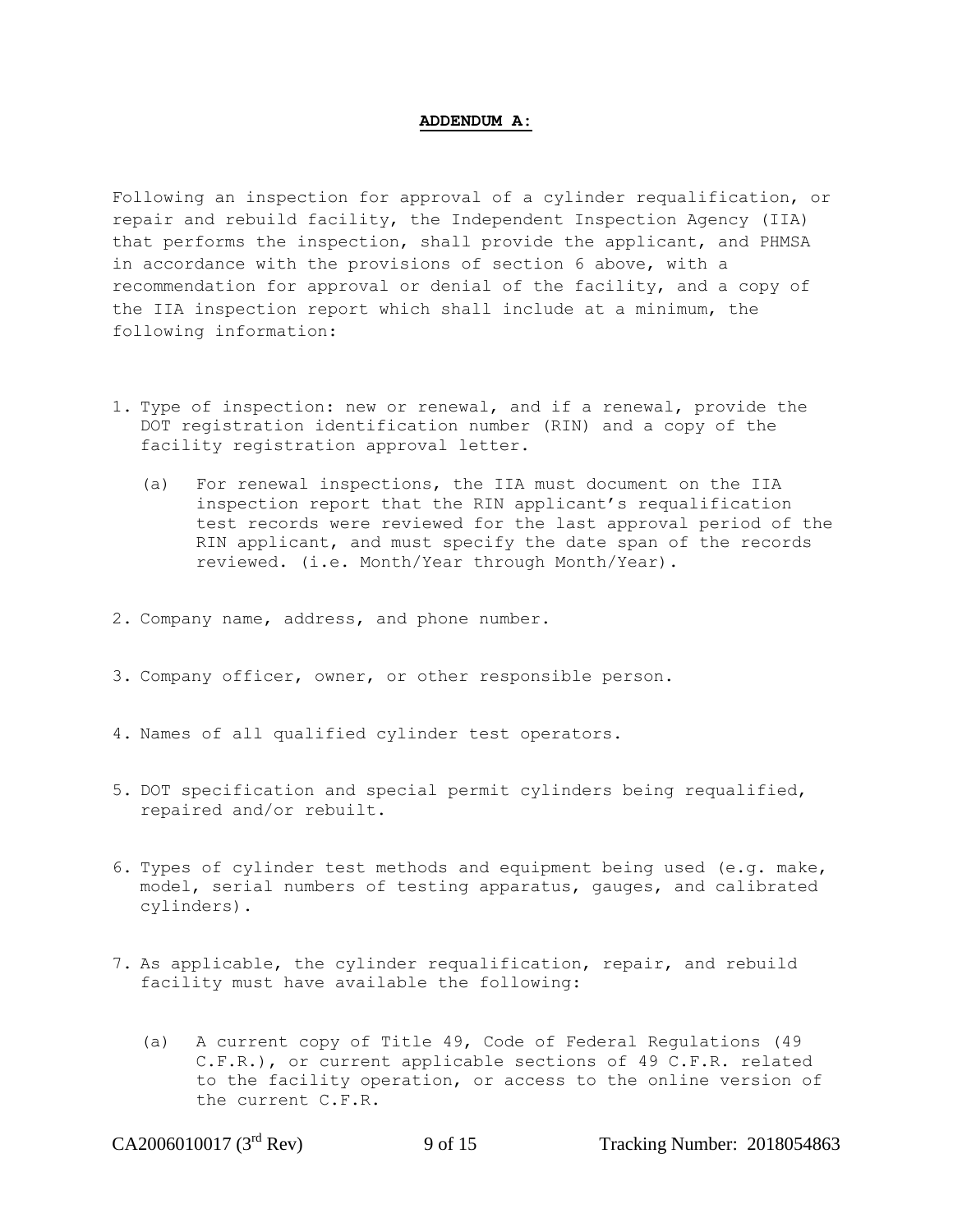- (b) Current copies of cylinder special permits listed by the requalifier as currently being requalified or demonstrated access to the online version.
- (c) Copies of Compressed Gas Association (CGA) pamphlets and/or the information contained in each applicable CGA or ASTM standard incorporated by reference in 49 C.F.R. § 171.7 applicable to the requalifier' s activities.
- (d) The minimum tools and parts required for performing cylinder requalification in accordance with the applicable requirements of 49 C.F.R. and the applicable CGA pamphlets (including mirrors, inspection light(s), methods of marking cylinders, stamps, etc.); additionally, tools required for performance of acetylene cylinder requalification (if applicable) in accordance with CGA C-13 (including clearance gauges, tools for removal, and installation of felts and screens, lights, mirrors, etc.).
- (e) Written examination procedures applicable to the test equipment it uses to perform eddy current examinations in accordance with 49 C.F.R. Part 180, Appendix C (if performing eddy current examinations).
- (f) If the facility is performing **acoustic emission or ultrasonic testing**:
	- (1) A current copy of the DOT applicable special permit(s) authorizing acoustic emission or ultrasonic testing.
	- (2) Cylinder calibration sections with certificates of calibration for each section, specific to the cylinder diameters for which the ultrasonic test system is designed.
	- (3) A copy of each acoustic emission or ultrasonic tester's nondestructive testing (NDT) certificate for the level required in the specific special permit.
- (g) If the facility is performing **repair/rebuild** of cylinders:
	- (1) A current copy of the DOT approval or special permit authorizing the rebuild/repair of cylinders.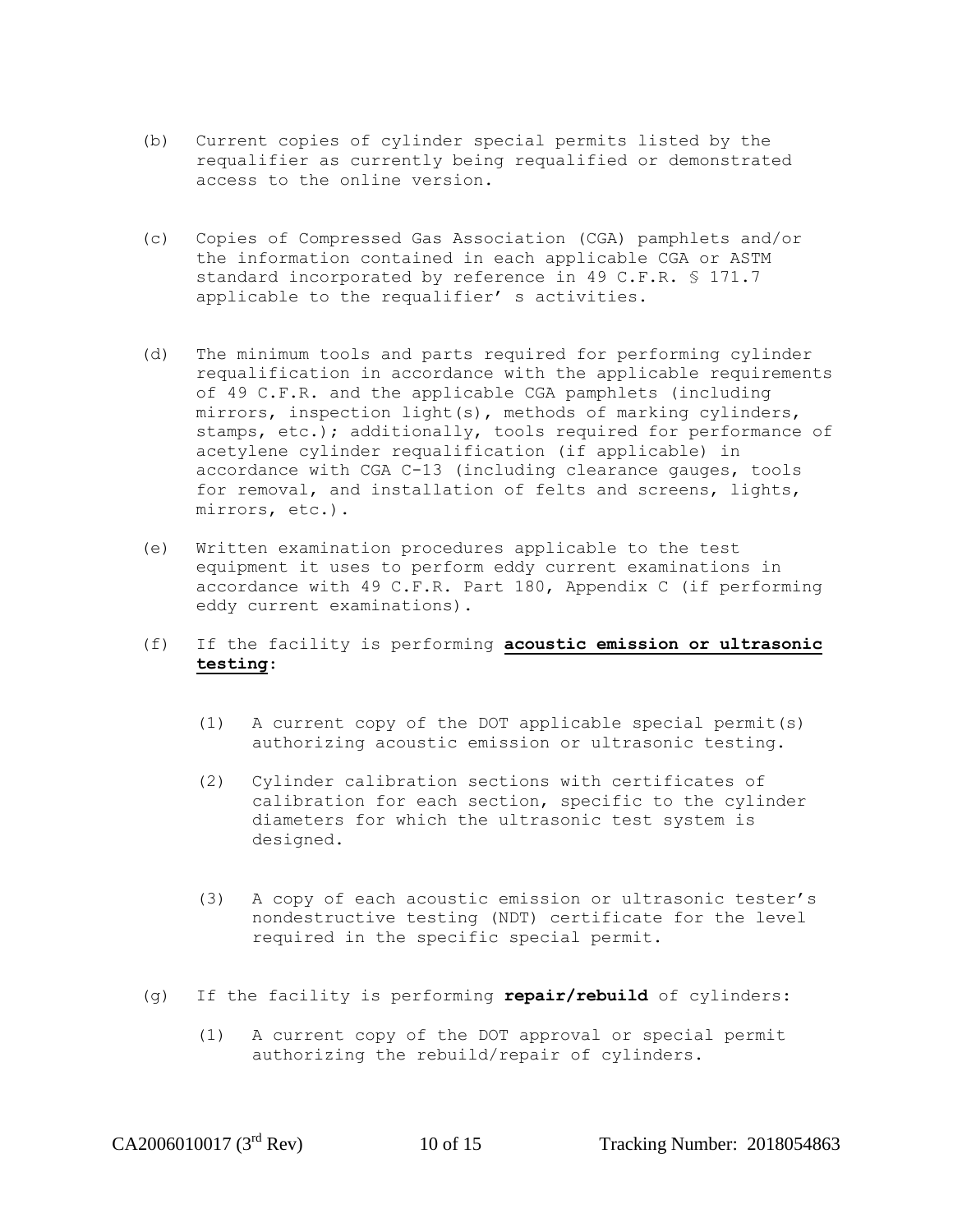- (2) A copy of the cylinder repair/rebuild standard operating procedures manual, including welding procedures and welder certifications.
- 8. The IIA is responsible for conducting thorough inspections of responsible person(s)/test operator(s). The IIA must conduct an inspection which addresses the company's ability to meet and perform the requirements set forth in 49 C.F.R. §§ 172.704, and 180.205- 180.215. Any deficiencies noted during the IIA inspection must be listed along with any onsite corrective actions performed (the IIA may also include any corrective action they receive prior to submitting their recommendation for approval or denial to PHMSA.
- 9. The independent inspector performing the inspection of a cylinder requalification, repair, and/or rebuild facility must include a signed certification statement with each facility recommendation, for approval or denial, stating that on the date of the inspection, all relevant information required in Addendum A was reviewed and documented with the responsible persons at that facility, and found acceptable or unacceptable, in the opinion of the independent inspector.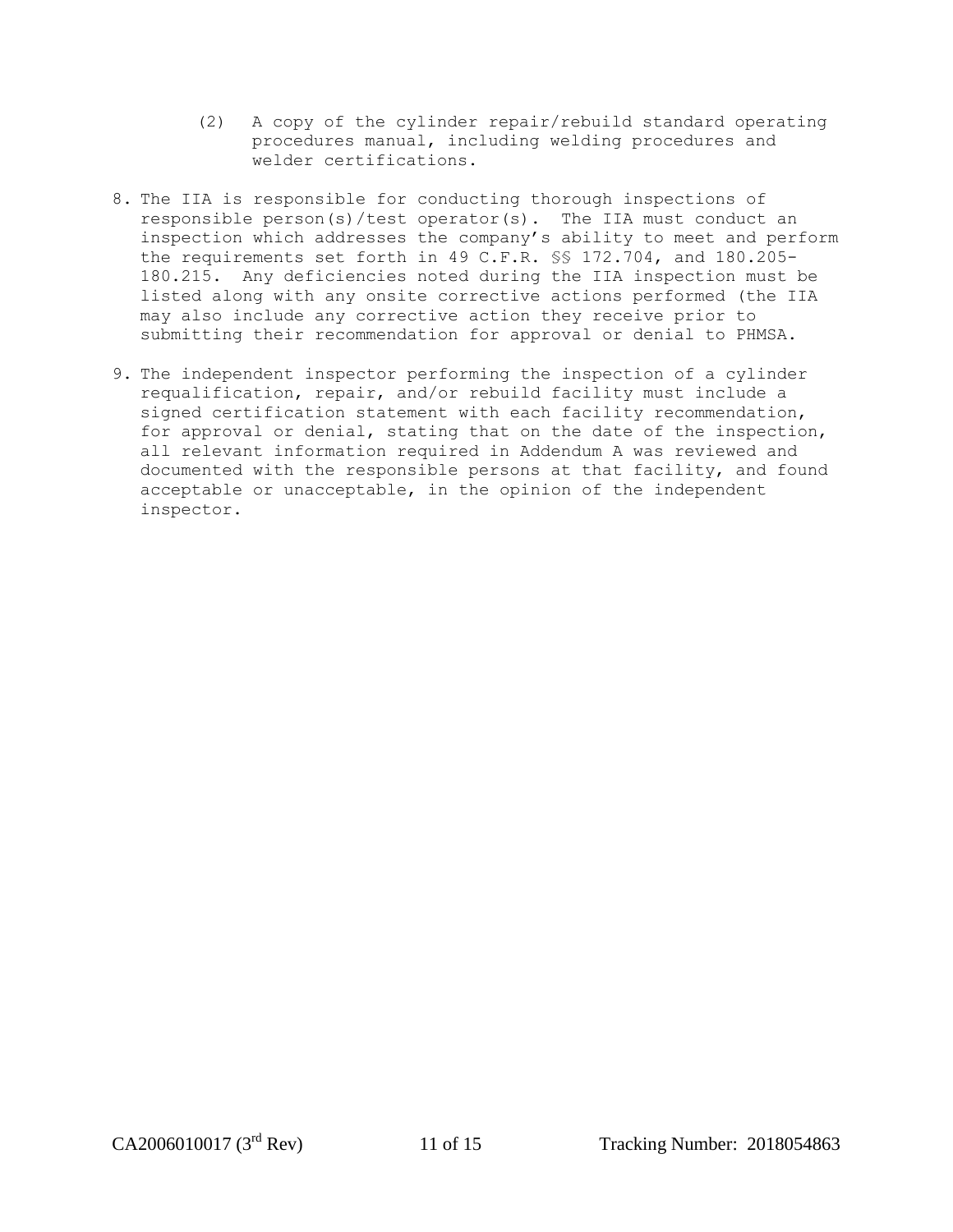*This document provides guidance for IIAs on the criteria PHMSA considers in evaluating the provisions of their approvals requiring appropriate technical capabilities, education, and experience.*

### **GUIDANCE DOCUMENT FOR THE TECHNICAL REVIEW OF APPLICATIONS FOR INDEPENDENT THIRD PARTY INSPECTION AGENCIES**

### **IIA Evaluation Criteria**

The information in this document can aid PHMSA in the development of Evaluation Criteria for IIA Approvals. This checklist provides guidance to Technical Officers when processing Applicants requesting to certify:

- Manufacture of DOT specification packagings
- Requalification facilities using hydrostatic testing methods
- Requalification facilities using non-destructive evaluation
- Repair and rebuild facilities

# **Applicants Requesting Approval to Certify Manufacture of DOT-approved Specification Packagings**

For Applicants requesting approval to certify the manufacture of DOT-approved specification packaging, the Technical Officer reviews the application to confirm it includes:

- Certification of demonstrated knowledge of all regulations and specifications relevant to the type of manufacturing inspection for which the IIA is applying. For example, Applicants applying for certification of DOT Seamless Steel Cylinders must have knowledge of 49 C.F.R. Part 178 and all referenced standards related to the cylinder design, manufacturing and testing (e.g. CGA pamphlet, ASTM, ISO).
- Standard Operating Procedures (SOPs) and inspection checklists covering each aspect of manufacturing, testing, quality control, and reporting which clarifies witness points vs. verification points during the manufacturing process.
- Personnel Training Program: Documentation of the training that employees (inspectors) of the IIA must receive. The program must meet the requirements of 49 C.F.R. §172.700 and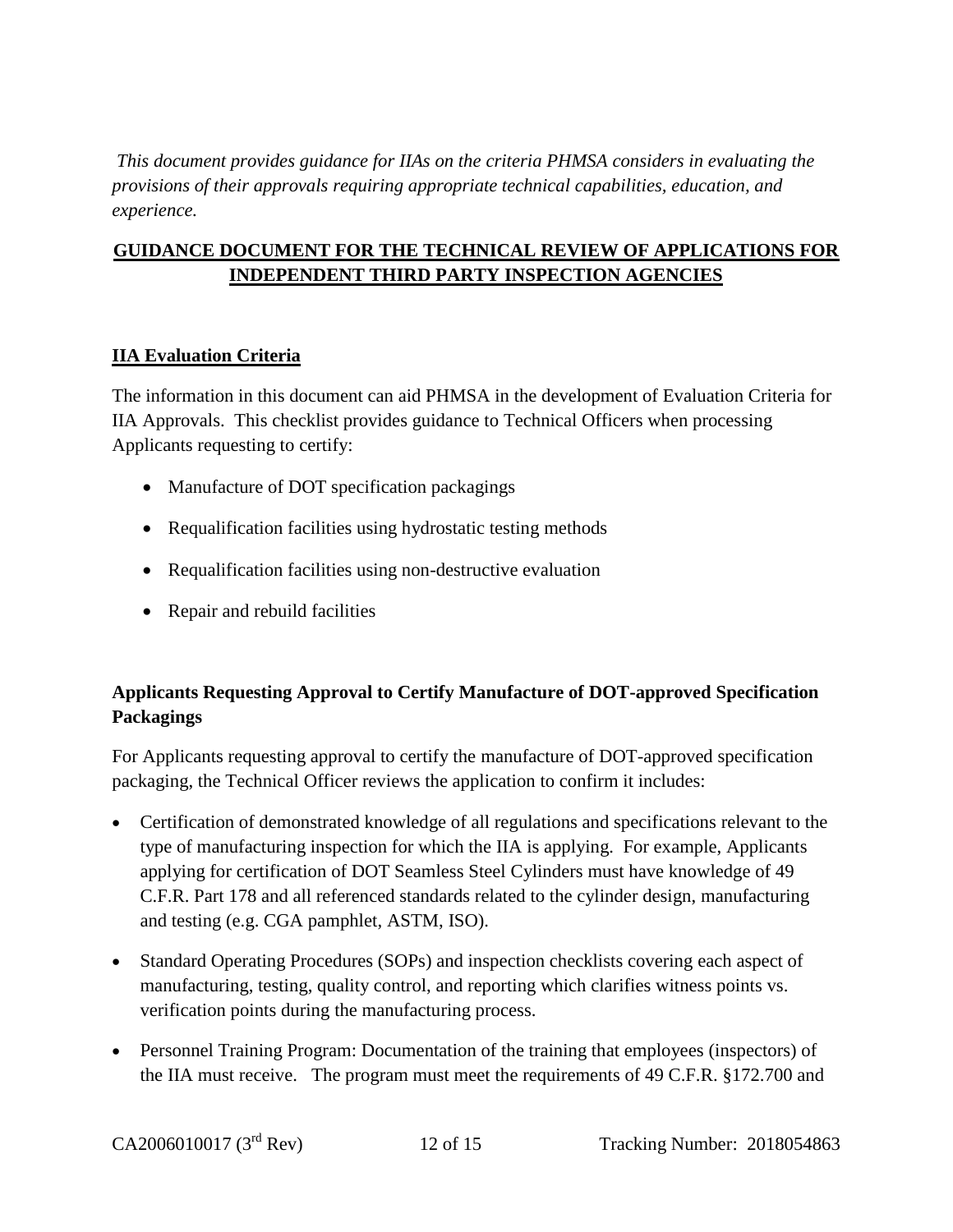outline personnel training requirements and maintenance of professional education and certification requirements for all inspectors employed by the IIA.

# **Applicants Requesting Approval to Certify Requalification Facilities Using Hydrostatic Testing Methods**

For Applicants requesting approval to certify requalification facilities using hydrostatic testing methods, the Technical Officer reviews the application to confirm it includes:

- Certification of demonstrated knowledge of all regulations pertaining to retesting and inspection of DOT-authorized cylinders that are being requalified under the provisions of 49 C.F.R. Part 180. This includes demonstrated knowledge of the Hazardous Materials Regulations (HMR) pertaining to the requalification of DOT-approved cylinders by hydrostatic test methods, and knowledge of applicable materials (such as CGA C-1, relevant C-6 requirements, ISO 6406, etc.)
- Personnel Training Program: Documentation of the training that employees (inspectors) of the IIA must receive. This must include the procedures the inspector will follow during certification of the hydrostatic testing facility. The program must meet the requirements of 49 C.F.R. §172.700 and outline relevant personnel training requirements such as operation of equipment, visual inspection process, usage of relevant standards (e.g. CGA C-1, C-6) and preparation of test reports. The training documents must be maintained for all inspectors employed by the IIA.
- Note: Personnel training for the requalification of hydrostatic testing facilities may be performed by the IIA or in accordance with national or international technical standards (CGA, ASTM, and UN/ISO). If national or international standards have been used, the IIA must specify the part, or the entire standard that applies to the particular facility.
- Standard Operating Procedures (SOPs) and inspection checklists covering each aspect of requalification methods such as visual inspection, calibration procedures, pass/fail criteria, quality control, and reporting which clarifies witness points vs. verification points during the hydrostatic testing requalification process. The SOP for hydrotest requalification methods must be developed based on the relevant standards referenced in 49 C.F.R.

# **Applicants Requesting Approval to Certify Requalification Facilities Using Non-destructive Examination (NDE)**

For Applicants requesting approval to certify requalification facilities using NDE methods, the Technical Officer reviews the application to confirm it includes: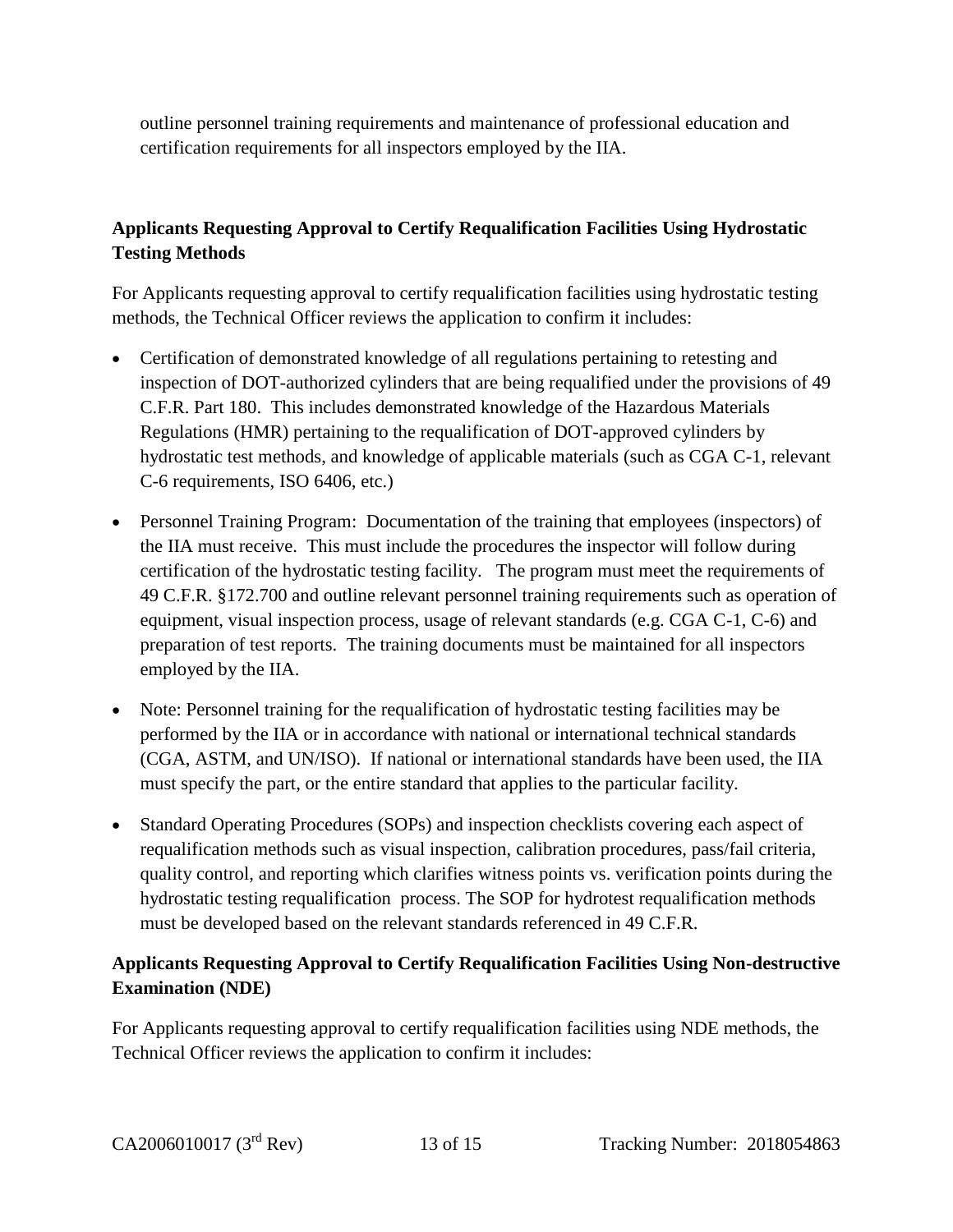- Certification of demonstrated knowledge of DOT regulations and the ability to follow training and qualification requirements, personnel qualification requirements for requalification facilities that perform periodic inspection and testing in accordance with 49 C.F.R. Part 180 or under permits using ultrasonic examination (UE) or combined acoustic emission and ultrasonic examination (AE/UE).
- Documentation of personnel qualifications and certificates The IIAs requesting approval to certify cylinder requalification facilities using non-destructive examination (NDE) methods must meet the following requirements:
	- A certified ASNT Level III in relevant NDE method (e.g. Ultrasonic Testing); **or**,
	- A certified Professional Engineer (PE) with a minimum of 2 years documented experience in Non-Destructive Evaluation (NDE) of pressure vessels or pipelines using the relevant NDE method such as ultrasonic examination technique; **or**,
	- A PhD degree in a discipline of Engineering/Physics with documented experience in NDE of pressure vessels or pipelines using the NDE technique or research/thesis work and authoring/co-authoring of technical papers published, in recognized technical journals, in the fields of ultrasonic testing methods; **or**,
	- o Equivalent work experience.
- Standard Operating Procedures (SOPs) and inspection checklists covering each aspect of requalification methods such as visual inspection, evaluation method for review of NDE calibration- cylinder and the relevant simulated defects, NDE system calibration and testing confirmation (e.g. UE), quality control, and reporting which clarifies witness points vs. verification points during the NDE requalification process. The SOP for NDE requalification methods must be developed based on a relevant standard that is referenced in 49 C.F.R. (e.g. ISO 6406) or the special permits (e.g. DOT-SP 10922, DOT-SP 14206).
- Personnel Training Program: NDE personnel training and examination Personnel training must be developed in accordance with an approved national or international standard such as American Society of Nondestructive Testing (ASNT-TC-1A) or ISO 9712. The program must outline personnel training requirements and maintenance of professional education and certification requirements for all inspectors employed by the IIA.

# **Applicants Requesting Approval to Certify Repair and Rebuild Facilities**

For Applicants requesting approval to certify a DOT specification repair facility, the Technical Officer reviews the application to confirm it includes: